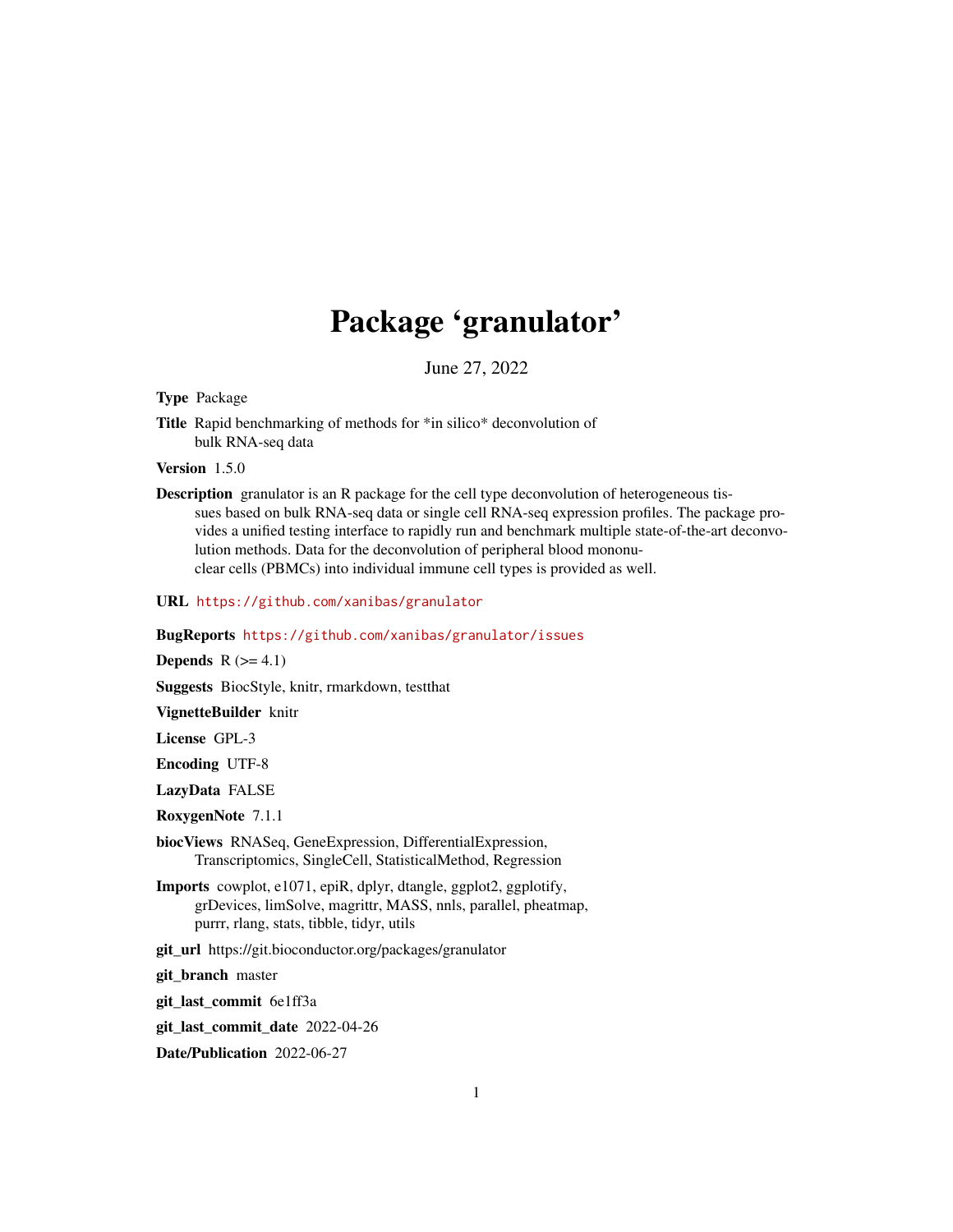<span id="page-1-0"></span>Author Sabina Pfister [aut, cre], Vincent Kuettel [aut], Enrico Ferrero [aut]

Maintainer Sabina Pfister <sabina.pfister@novartis.com>

# R topics documented:

|       |                   | $\mathcal{D}$  |
|-------|-------------------|----------------|
|       |                   | 3              |
|       |                   | $\overline{4}$ |
|       |                   | -5             |
|       |                   | 6              |
|       |                   | 7              |
|       |                   | 7              |
|       |                   | -8             |
|       |                   | -9             |
|       |                   |                |
|       |                   |                |
|       |                   |                |
|       |                   |                |
|       |                   |                |
|       | sigMatrix ABIS S0 |                |
|       | sigMatrix ABIS S1 |                |
|       | sigMatrix ABIS S2 |                |
|       | sigMatrix ABIS S3 |                |
| Index |                   | 17             |

benchmark *Regress estimated cell type proportions against the ground truth*

# Description

regress computes regression between estimated cell type proportions and the measured cell type proportions (ground truth).

# Usage

benchmark(deconvoluted, ground\_truth)

# Arguments

| deconvoluted | Output object of the function deconvolute.                                                                                 |  |
|--------------|----------------------------------------------------------------------------------------------------------------------------|--|
|              | ground_truth A matrix containing measured cell type proportions in percentages. Samples<br>names are included in rownames. |  |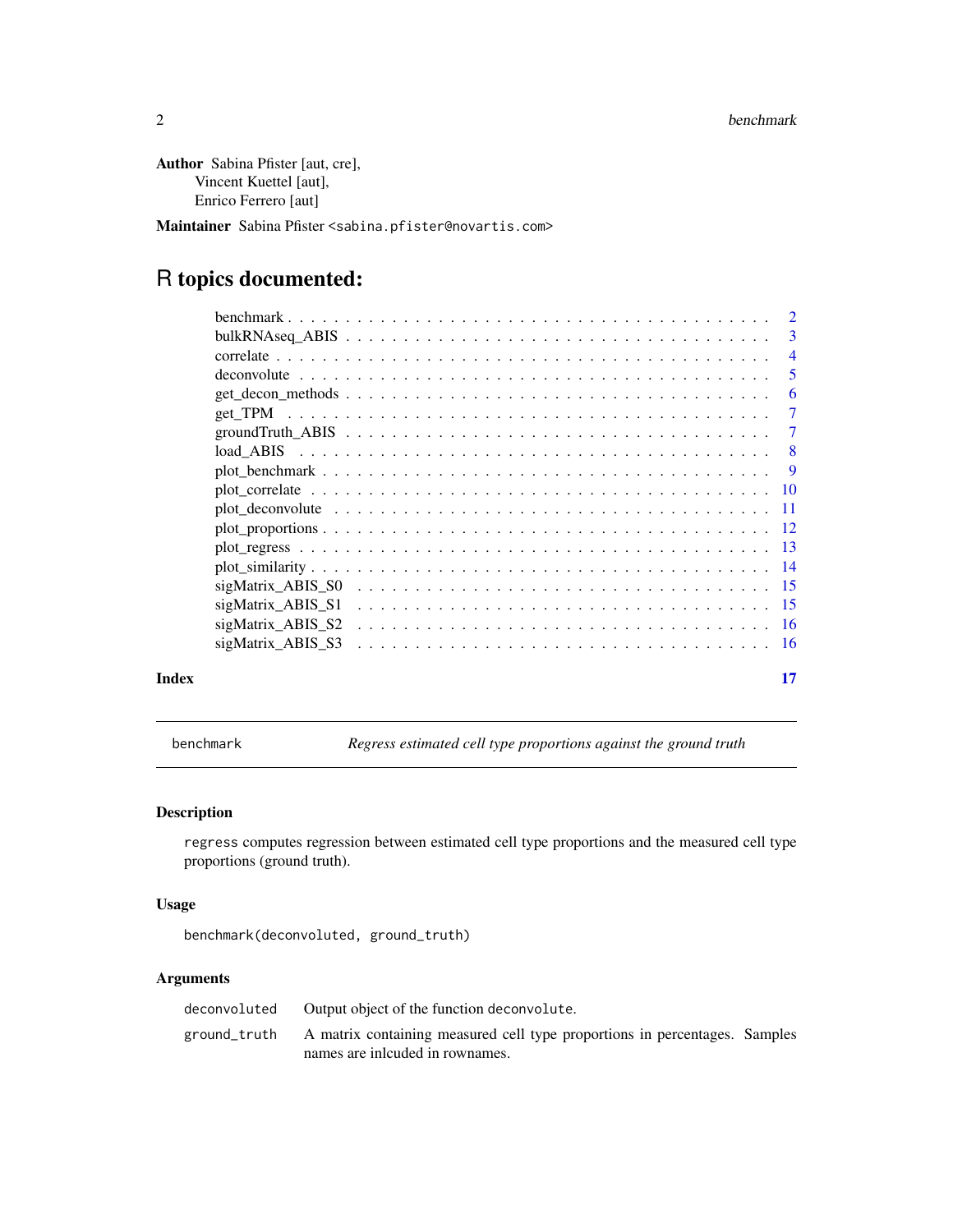# <span id="page-2-0"></span>bulkRNAseq\_ABIS 3

#### Value

Returns a list containing thres elements:

- data: a list of data frames with celltype matched estimated and predicted proportions
- stats: a list of data frames with regression statistics comprising Pearson Correlation Coefficient ('pcc'), Concordance Correlation Coefficient ('ccc'), Coefficient of Determination ('adj.r2') and Root Mean Square Error ('rmse')
- summary: a data frame with summary statistics by cell type
- rank: ranking of deconvolution alghoritms by highest all-to-all correlation of coefficients
- summay: summary statistics of regression coefficients by method, signature and cell type
- rank: ranking of methods and signatures by highest average regression coefficient
- combinations: combination of methods and signatures tested

#### Author(s)

Vincent Kuettel, Sabina Pfister

#### Examples

```
# load demo PBMCS data
load_ABIS()
# deconvolute
decon <- deconvolute(m = bulkRNAseq_ABIS,
sigMatrix = sigMatrix_ABIS_S0)
```
# bechmark bench <- benchmark(deconvoluted = decon, ground\_truth = groundTruth\_ABIS)

bulkRNAseq\_ABIS *PBMCs expression profiles (ABIS dataset)*

# **Description**

Public dataset (GSE107011) containing the TPM-normalized gene expression values from bulk RNAseq of PBMCs of 12 healthy individuals. We include here only genes selected in the signature matrices.

#### Usage

```
data(bulkRNAseq_ABIS)
```
#### Format

A matrix with 1296 rows (genes) and 12 variables (samples)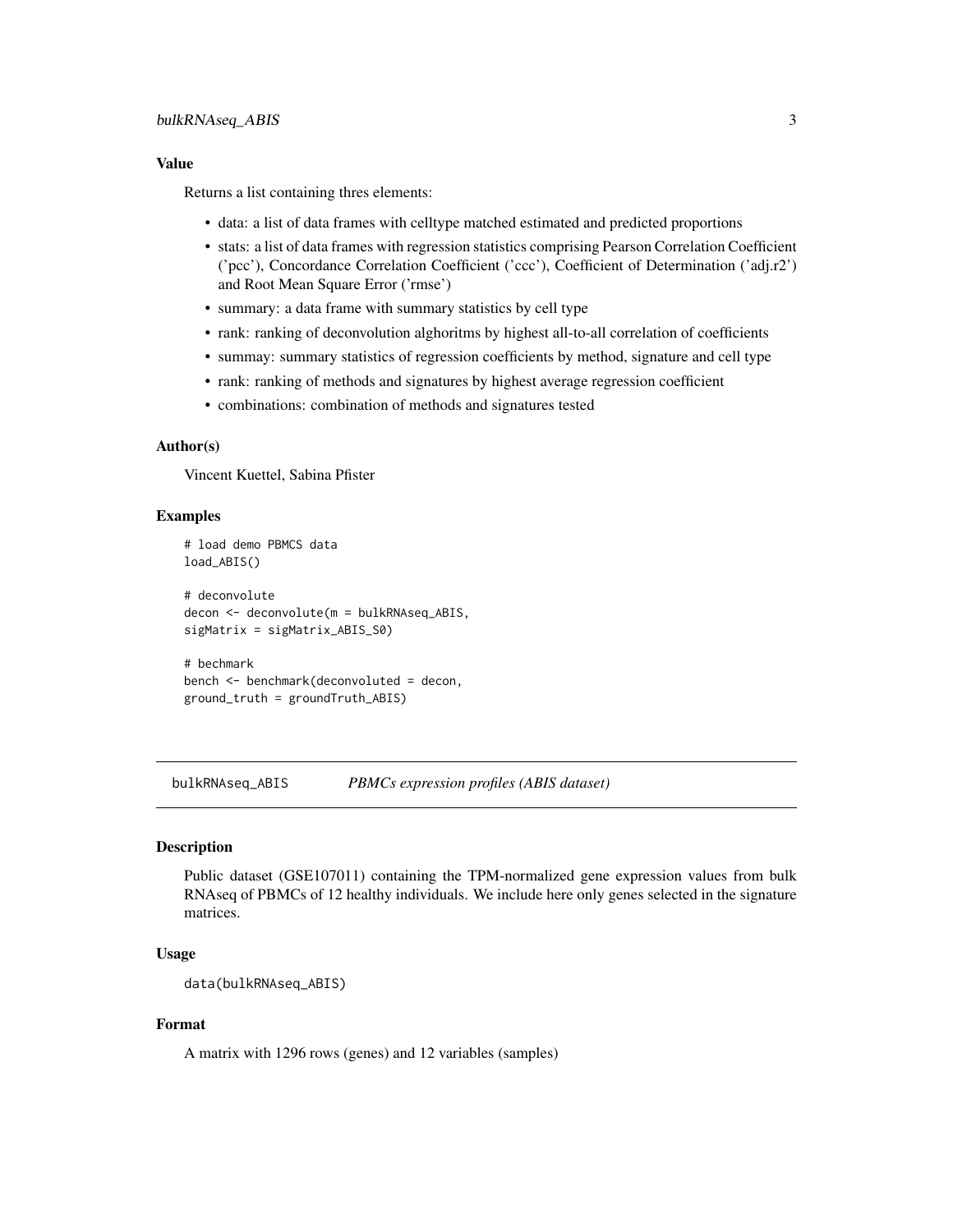<span id="page-3-0"></span>4 correlate that the correlate correlate the correlate correlate that the correlate correlate correlate that  $\sim$ 

#### Source

[GEO](https://www.ncbi.nlm.nih.gov/geo/query/acc.cgi?acc=gse107011)

#### References

Monaco et al. (2019) Cell Reports 26, 1627–1640 [\(Cell Reports\)](https://www.cell.com/cell-reports/pdf/S2211-1247(19)30059-2.pdf)

| correlate | Pearson correlation of cell type proportions across cell types and |
|-----------|--------------------------------------------------------------------|
|           | methods                                                            |

# Description

correlate computes Pearson correlations between estimated cell type proportions generated by different methods.

#### Usage

correlate(deconvoluted, scale = TRUE)

# Arguments

| deconvoluted | A list: output object from deconvolute                                       |
|--------------|------------------------------------------------------------------------------|
| scale        | Boolean: indicate whether the coefficients should be transformed to standard |
|              | scores (default: scale = $TRUE$ ).                                           |

#### Details

correlation\_analysis is particularly useful to assess the performance of the different methods when no ground truth is available. If several methods agree on similar relative abundances of cell types across samples, the results are more likely to reflect true differences in cell type composition.

#### Value

Returns a list encompassing two data frames:

- the pearson correlation of coefficients with all other coefficients
- summay: summary statistics of all-to-all correlation of coefficients by cell type
- rank: ranking of deconvolution alghoritms by highest all-to-all correlation of coefficients
- rank: ranking of deconvolution alghoritms by highest average regression all-to-all correlation of coefficients
- combinations: combination of methods and signatures tested

#### Author(s)

Vincent Kuettel, Sabina Pfister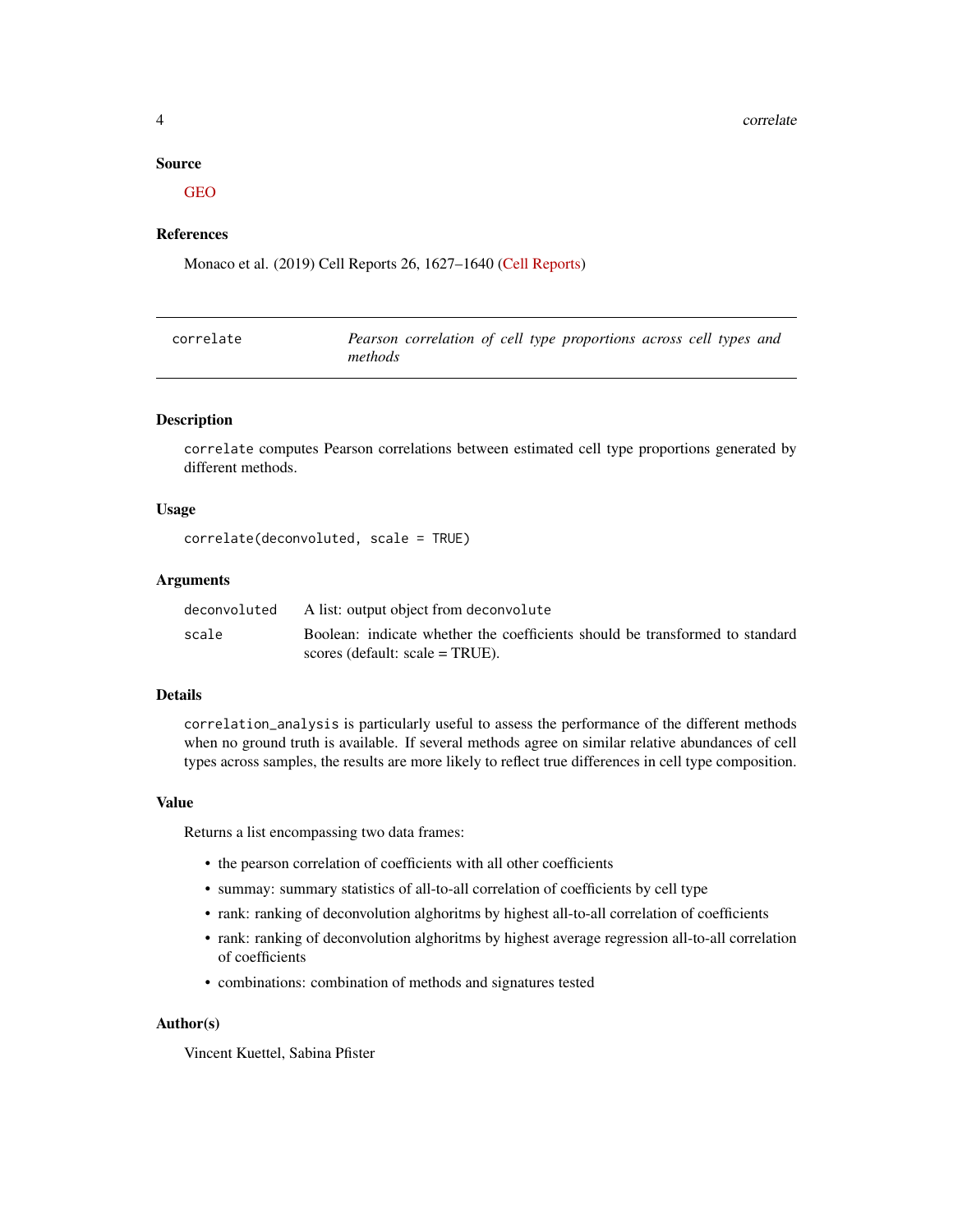#### <span id="page-4-0"></span>deconvolute 5

# Examples

```
# load data
load_ABIS()
# deconvolute
decon <- deconvolute(m = bulkRNAseq_ABIS,
sigMatrix = sigMatrix_ABIS_S0)
# correlate
correl <- correlate(deconvoluted = decon)
```
deconvolute *Deconvolution from bulk RNAseq*

# Description

deconvolute predicts cell type proportions from bulk RNAseq data by applying multiple deconvolution methods.

# Usage

deconvolute(m, sigMatrix, methods = get\_decon\_methods(), use\_cores = 1)

# Arguments

| m         | Bulk RNAseq: a genes (rows) by samples (columns) matrix containing transcript-<br>per-million (TPM)-normalized gene expression values.                                                                                                                            |
|-----------|-------------------------------------------------------------------------------------------------------------------------------------------------------------------------------------------------------------------------------------------------------------------|
| sigMatrix | Reference profile: a matrix or a named list of matrices. Each signature matrix<br>should be a genes (rows) by cell types (columns) data frame containing TPM-<br>normalized gene expression values of signature genes.                                            |
| methods   | Deconvolution methods: a character vector containing the names of the decon-<br>volution methods to be applied. By default, all methods are run. Functions are<br>either reimplementations of published methods or wrapper functions for pub-<br>lished packages: |
|           | • ols: ordinary least squares                                                                                                                                                                                                                                     |
|           | • nnls: non negative least squares regression model. Adapted from Abas et<br>al. (2009)                                                                                                                                                                           |
|           | • qprog: quadratic programming without constraints                                                                                                                                                                                                                |
|           | • qprogwc: quadratic programming non-negative and sum-to-one constraints.<br>Adapted from Gong et al. (2015)                                                                                                                                                      |
|           | • dtangle: wrapper for the cell deconvolution function dtangle form the<br>package dtangle                                                                                                                                                                        |
|           | • rls: robust linear regression. Adapted from Monaco et al. (2019)                                                                                                                                                                                                |
|           | • svr: support vector regression. Adapted from Newman et al. (2015)                                                                                                                                                                                               |
| use_cores | Number of cores to use for parallel processing                                                                                                                                                                                                                    |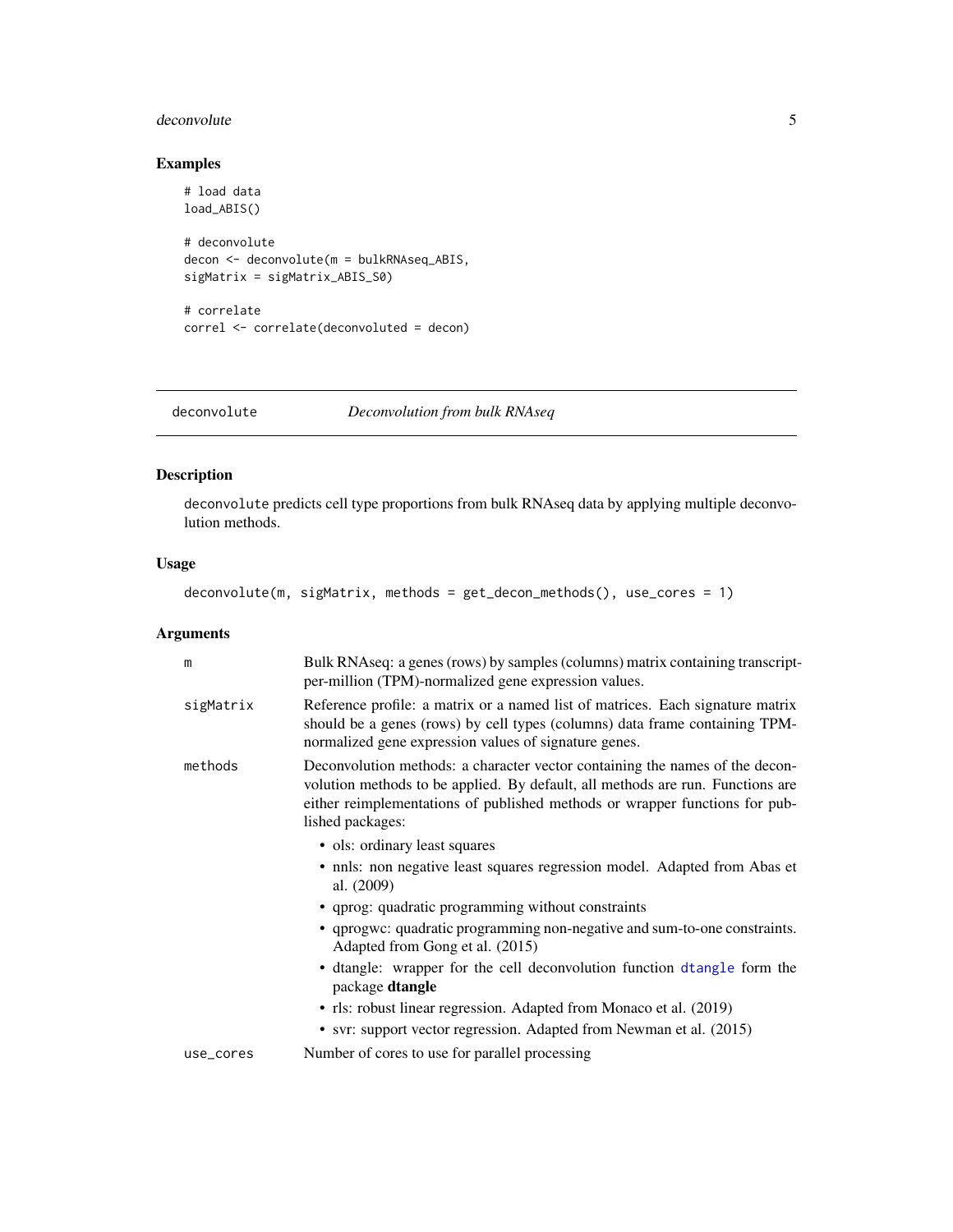<span id="page-5-0"></span>Returns a list containing two elements:

- coefficients: estimated cell type coefficients
- proportions: estimated cell type proportions in percentage
- combinations: combination of methods and signatures tested

# Author(s)

Vincent Kuettel, Sabina Pfister

#### Examples

```
# load demo PBMCS data
load_ABIS()
# generate list of reference profiles to be tested
sigMatrix <- list(
sig1 = sigMatrix_ABIS_S0,
sig2 = sigMatrix_ABIS_S1)
# deconvolute
decon <- deconvolute(m = bulkRNAseq_ABIS,
```

```
sigMatrix = sigMatrix)
```
get\_decon\_methods *Deconvolution methods acronyms*

#### Description

get\_decon\_methods returns supported deconvolution methods acronyms.

#### Usage

get\_decon\_methods()

#### Value

vector containing the acronyms of deconvolution methods.

#### Author(s)

Vincent Kuettel, Sabina Pfister

#### Examples

# get available deconvolution methods get\_decon\_methods()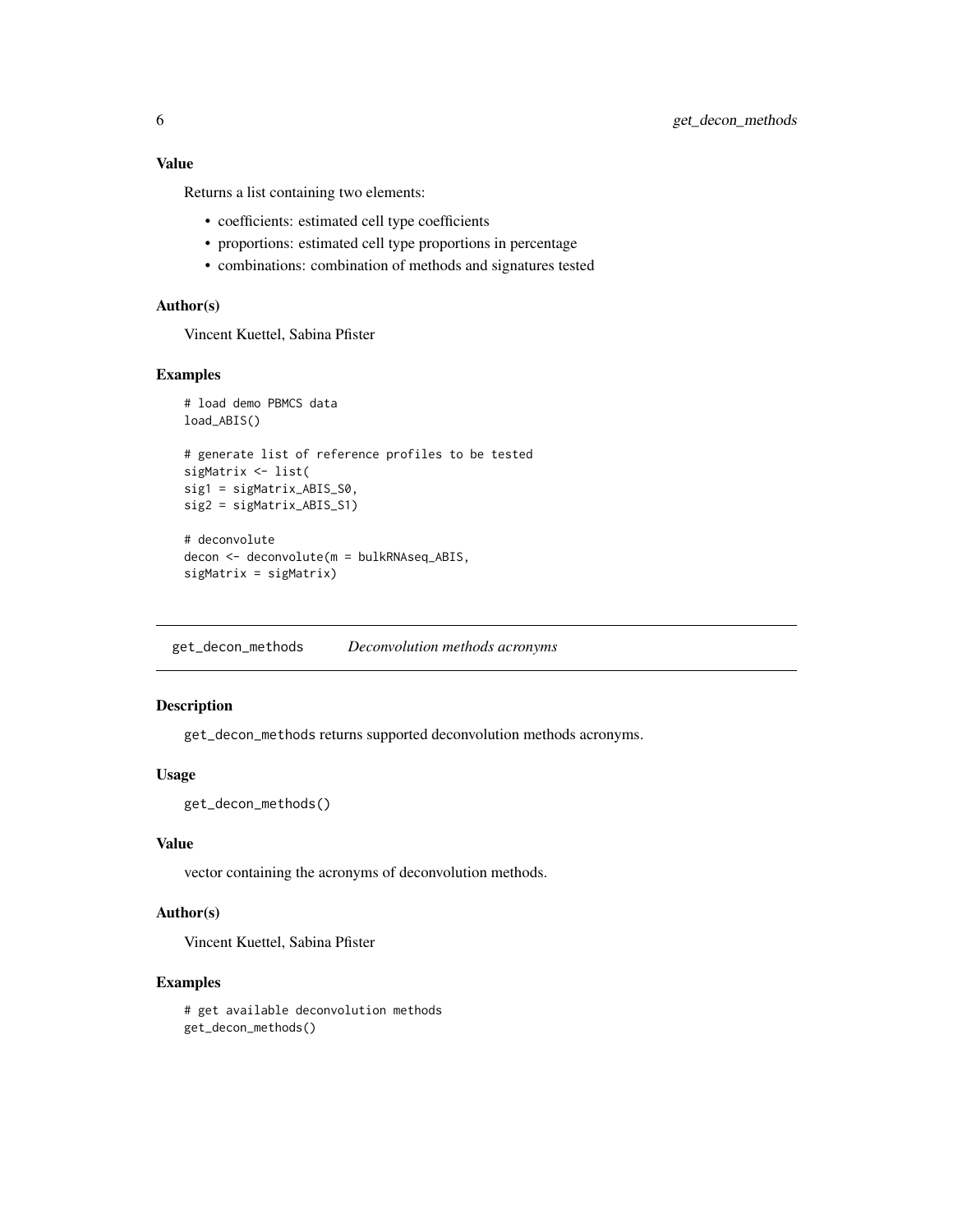<span id="page-6-0"></span>

get\_TPM is used to convert raw counts to TPMs, which is the most suitable normalization for deconvolution.

# Usage

get\_TPM(counts, effLen)

#### Arguments

| counts | Bulk RNAseq: a genes (rows) by samples (columns) matrix containing gene raw |
|--------|-----------------------------------------------------------------------------|
|        | counts.                                                                     |
| effLen | Vector of gene lengths.                                                     |

# Value

Returns a transcript-per-million (TPM)-normalized matrix.

#### Author(s)

Vincent Kuettel, Sabina Pfister

# Examples

```
# get TPMs from raw counts and gene lengths.
mat <- round(matrix(rexp(200, rate=.01), ncol=20))
len <- round(matrix(rexp(10, rate=.001), ncol=1))+10
tpm <- get_TPM(mat,as.vector(len))
```
groundTruth\_ABIS *PBMCS true cell type proprotions (ABIS dataset)*

# Description

Public dataset (GSE107011)containing the true proportions for all combinations of cell types (PBMCs) for 12 individuals.

#### Usage

data(groundTruth\_ABIS)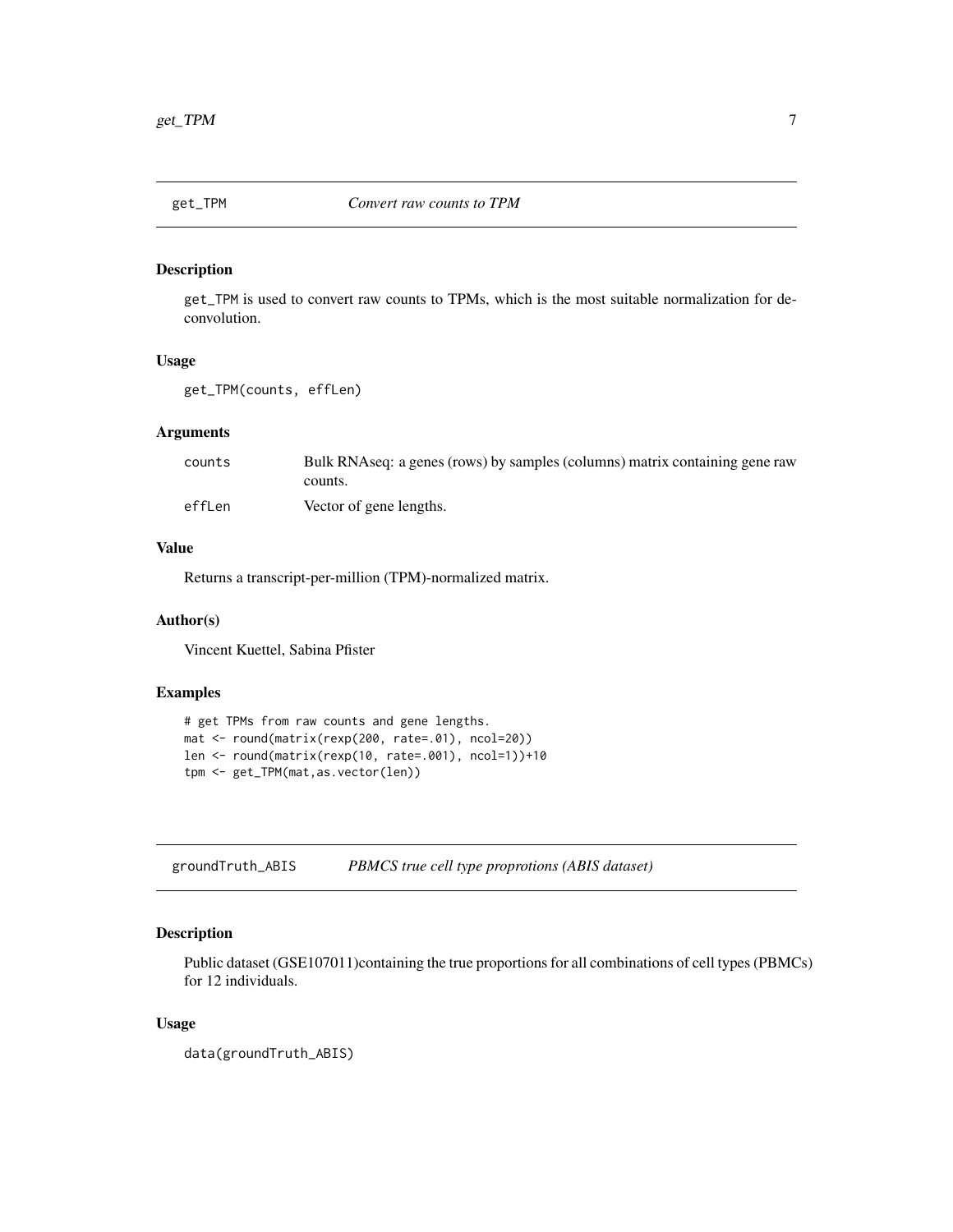# <span id="page-7-0"></span>Format

A matrix with 12 rows (samples) and 24 variables (cell types)

#### Source

[Github](https://github.com/giannimonaco/ABIS/tree/master/data)

# References

Monaco et al. (2019) Cell Reports 26, 1627–1640 [\(Cell Reports\)](https://www.cell.com/cell-reports/pdf/S2211-1247(19)30059-2.pdf)

load\_ABIS *Load demo PBMCs deconvolution data*

# Description

load\_ABIS is used to load a demo dataset for the deconvolution of PBMCs samples from published data under the accession number GSE107011. The dataset consists of the following datasets:

- bulkRNAseq\_ABIS: PBMCs expression profiles
- sigMatrix\_ABIS\_S0: Signature matrix for deconvolution of PBMCs in 17 cell types
- sigMatrix\_ABIS\_S1: Signature matrix for deconvolution of PBMCs in 13 cell types
- sigMatrix\_ABIS\_S2: Signature matrix for deconvolution of PBMCs in 11 cell types
- sigMatrix\_ABIS\_S3: Signature matrix for deconvolution of PBMCs in 9 cell types
- groundTruth\_ABIS: PBMCS true cell type proprotions

#### Usage

load\_ABIS()

# Value

Returns string confirming successfull loading of the data.

# Author(s)

Vincent Kuettel, Sabina Pfister

# Examples

# load data load\_ABIS()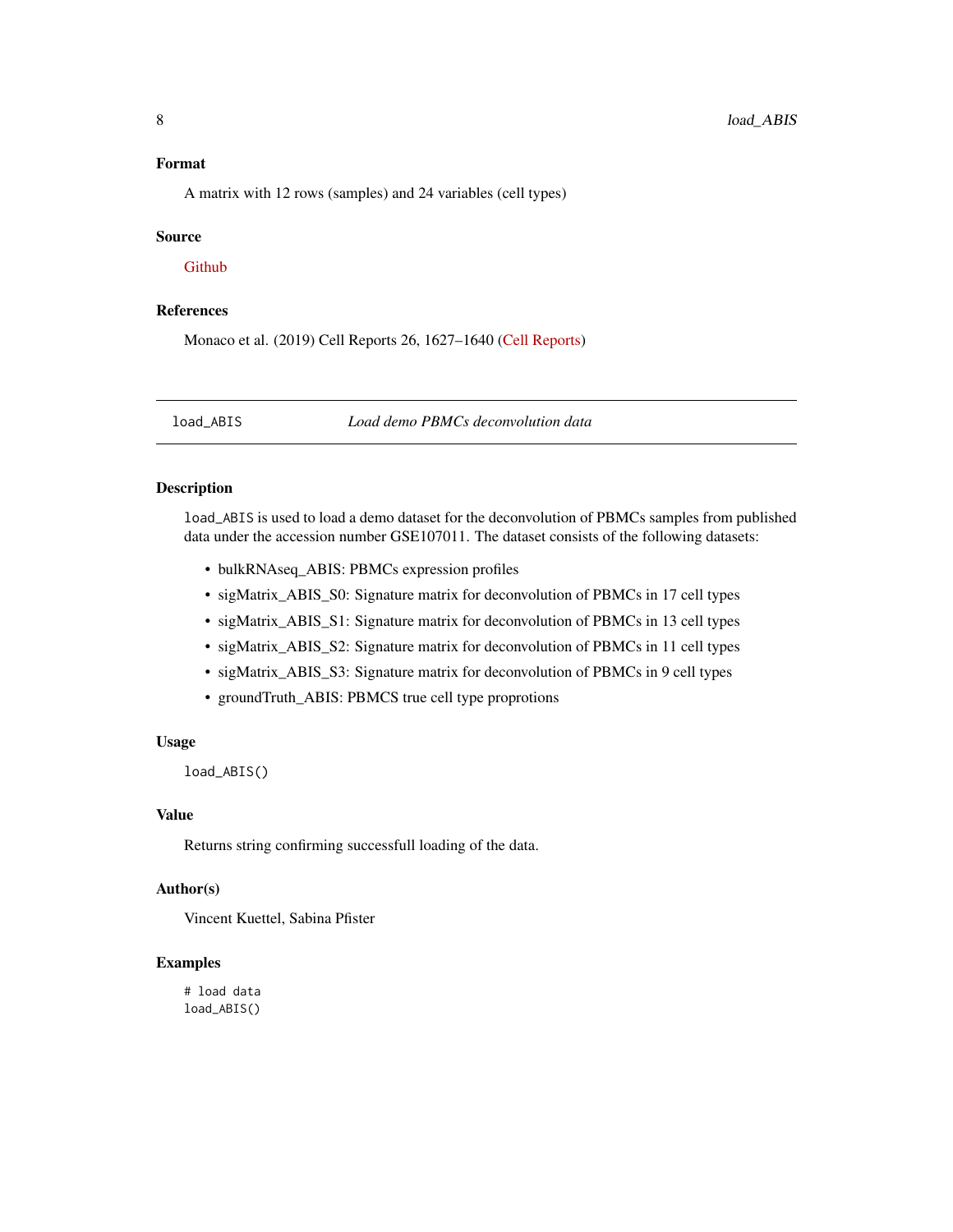<span id="page-8-0"></span>

plot\_benchmark plots the median correlation scores between estimated and measured cell types across methods and cell types.

#### Usage

```
plot_benchmark(benchmarked, metric = "pcc")
```
# Arguments

| benchmarked | List: output object from function benchmarked.                                                                                                                                                                                                                      |
|-------------|---------------------------------------------------------------------------------------------------------------------------------------------------------------------------------------------------------------------------------------------------------------------|
| metric      | Character: the metric of evaluation. Options include Pearson Correlation Coeffi-<br>cient ('pcc'), Concordance Correlation Coefficient ('ccc'), Coefficient of Deter-<br>mination ('adj.r2') and Root Mean Square Error ('rmse') of the linear regression<br>model. |

#### Value

Plot showing correlations across algorithms and cell types.

# Author(s)

Vincent Kuettel, Sabina Pfister

```
# load demo PBMCS data
load_ABIS()
```

```
# deconvolute
decon <- deconvolute(m = bulkRNAseq_ABIS,
sigMatrix = sigMatrix_ABIS_S0)
```

```
# bechmark
bench<- benchmark(deconvoluted = decon,
ground_truth = groundTruth_ABIS)
```

```
# plot bechmark
plot_benchmark(benchmarked = bench,
metric = 'pcc')
```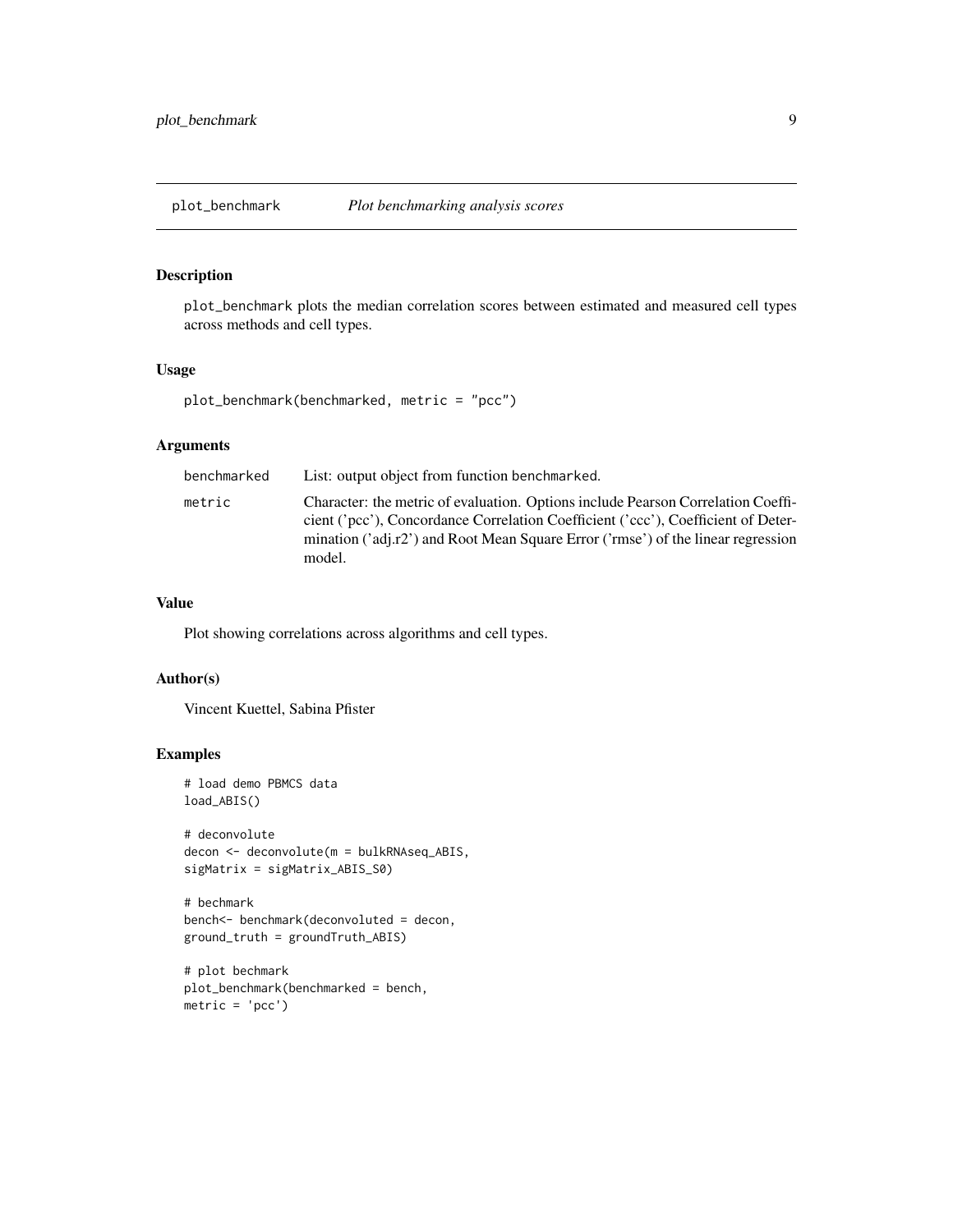<span id="page-9-0"></span>

plot\_correlate is used to visualize the results obtained by correlation\_analysis.

#### Usage

```
plot_correlate(correlated, method = "heatmap", legend = TRUE)
```
#### **Arguments**

| correlated | output object from correlate       |
|------------|------------------------------------|
| method     | plot type ("heatmap" or "boxplot") |
| legend     | boolean to display color legend    |

# Details

plot\_correlate plots the correlation of cell type proportions across methods in form of a heatmap or a violin plot. If methods agree, cell type proportions of the same cell type should by strongly correlated. For cell types with weak correlation across methods, corresploding estimated cell type proportions should be interpreted with caution.

#### Value

Returns a heatmap or violin plot showing the correlation distribution of by different methods/signature matrices for each cell type

# Author(s)

Vincent Kuettel, Sabina Pfister

# Examples

```
# load demo PBMCS data
load_ABIS()
```
# deconvolute decon <- deconvolute(m = bulkRNAseq\_ABIS, sigMatrix = sigMatrix\_ABIS\_S0)

```
# correlate
correl <- correlate(deconvoluted = decon)
```

```
# plot correlate
plot_correlate(correlated = correl,
method="heatmap")
```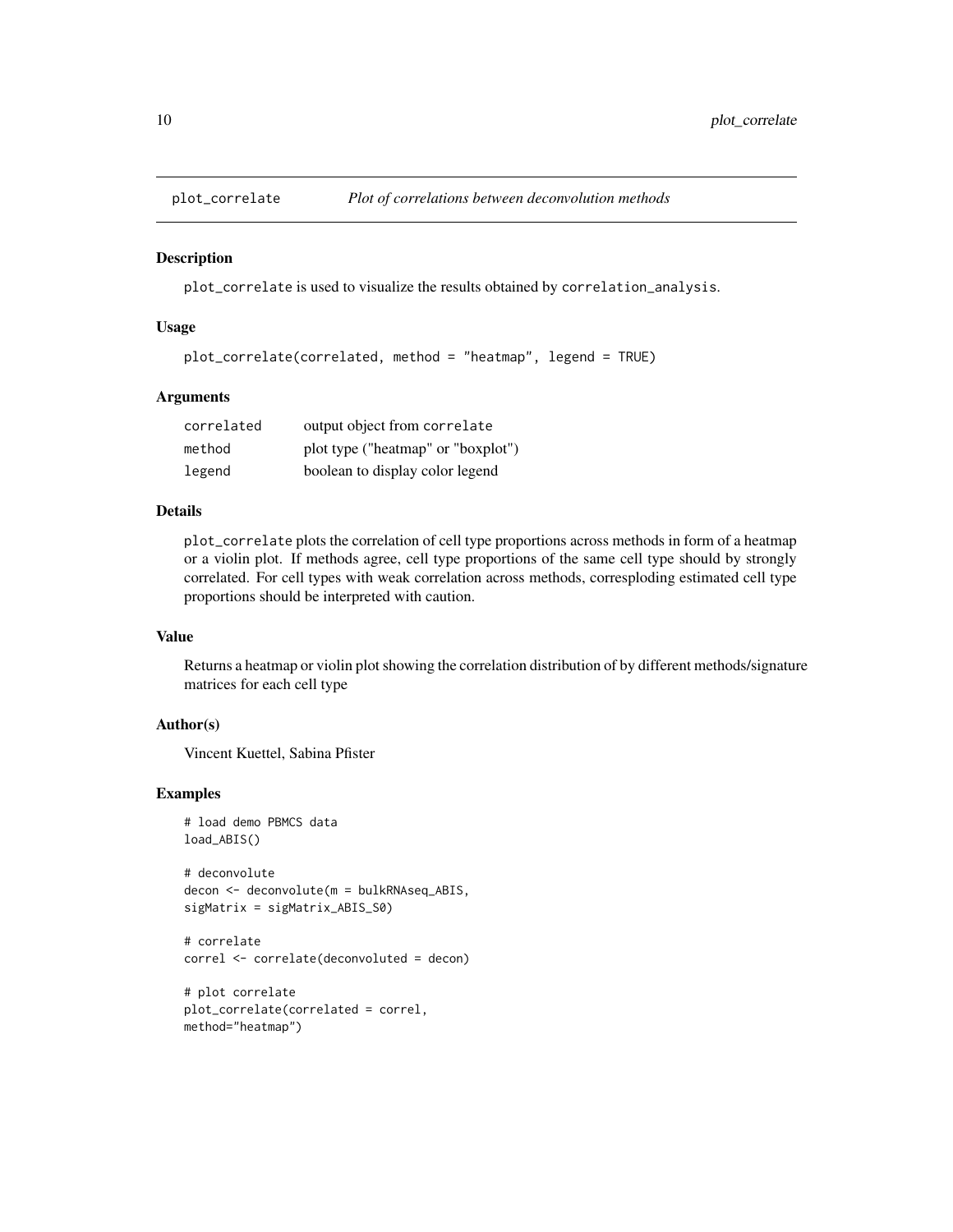<span id="page-10-0"></span>plot\_deconvolute *Estimated cell types across methods*

#### Description

plot\_deconvolute allows to compare methods across cell types, where the different methods show a high level of agreement or potentially generate diverging proportion estimates.

# Usage

```
plot_deconvolute(
  deconvoluted = deconvoluted,
  scale = TRUE,
  labels = TRUE,
 markers = TRUE
)
```
# Arguments

| deconvoluted | output object from function deconvolute.                                                                           |
|--------------|--------------------------------------------------------------------------------------------------------------------|
| scale        | Boolean: indicate whether the coefficients should be transformed to standard<br>scores (default: $scale = TRUE$ ). |
| labels       | Boolean: indicate if x axis labels should be included (default: labels $= TRUE$ ).                                 |
| markers      | Boolean: indicate if data points markers should be drawn (default: markers =<br>TRUE).                             |

# Details

Plots the estimated cell types generated by different deconvolution methods/signature matrices across samples. Scaling is used to directly compare deconvolution outputs across methods.

# Value

line plot

# Author(s)

Vincent Kuettel, Sabina Pfister

```
# load demo PBMCS data
load_ABIS()
# deconvolute
decon <- deconvolute(m = bulkRNAseq_ABIS,
sigMatrix = sigMatrix_ABIS_S0)
```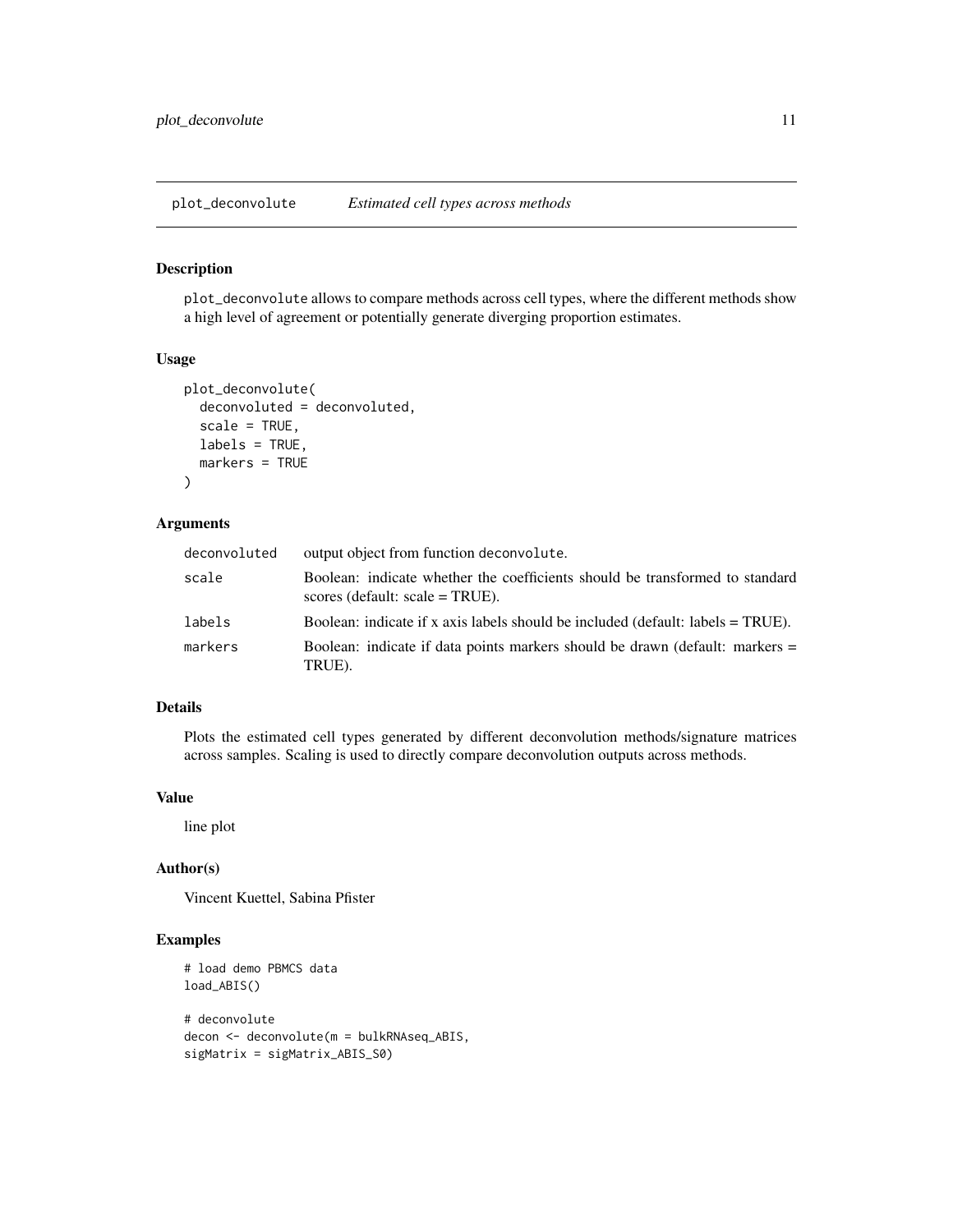<span id="page-11-0"></span># plot deconvolute plot\_deconvolute(deconvoluted = decon)

plot\_proportions *Plot estimated cell type proportions*

### Description

plot\_proportions plots the estimated cell type proportions as computed by a given method and signature matrix.

# Usage

```
plot_proportions(deconvoluted, method = "svr", signature = "sig1")
```
# Arguments

| deconvoluted | Output object from function deconvolute.                 |
|--------------|----------------------------------------------------------|
| method       | Character string with name of method to be regressed.    |
| signature    | Character string with name of signature to be regressed. |

#### Value

Plot showing regression of estimated versus measured cell type coefficients.

#### Author(s)

Vincent Kuettel, Sabina Pfister

# Examples

```
# load demo PBMCS data
load_ABIS()
```
# deconvolute decon <- deconvolute(m = bulkRNAseq\_ABIS, sigMatrix = sigMatrix\_ABIS\_S0)

```
# plot cell type proportions
plot_proportions(deconvoluted = decon,
method = 'svr', signature = 'sig1')
```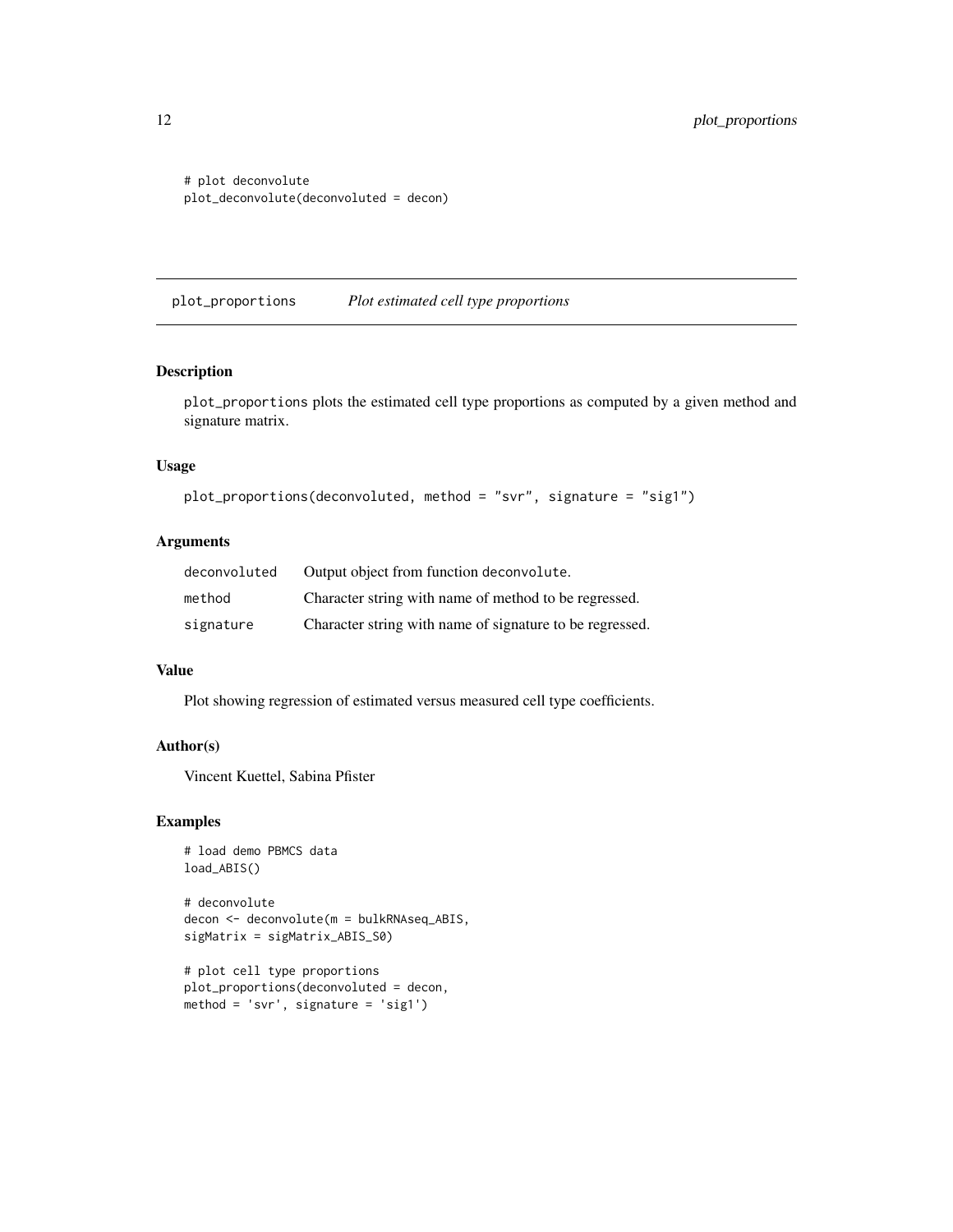<span id="page-12-0"></span>

plot\_regress depicts the measured cell type proportions (x-axis) vs. the estimated proportions (y-axis).

# Usage

```
plot_regress(benchmarked, method = "svr", signature = "sig1")
```
# Arguments

| benchmarked | List: output object from function benchmarked.           |
|-------------|----------------------------------------------------------|
| method      | Character string with name of method to be regressed.    |
| signature   | Character string with name of signature to be regressed. |

# Value

Plot showing regression of estimated versus measured cell type coefficients.

#### Author(s)

Vincent Kuettel, Sabina Pfister

```
# load demo PBMCS data
load_ABIS()
```

```
# deconvolute
decon <- deconvolute(m = bulkRNAseq_ABIS,
sigMatrix = sigMatrix_ABIS_S0)
```

```
# bechmark
bench <- benchmark(deconvoluted = decon,
ground_truth = groundTruth_ABIS)
```

```
# plot regress
plot_regress(benchmarked = bench,
method = 'svr', signature = 'sig1')
```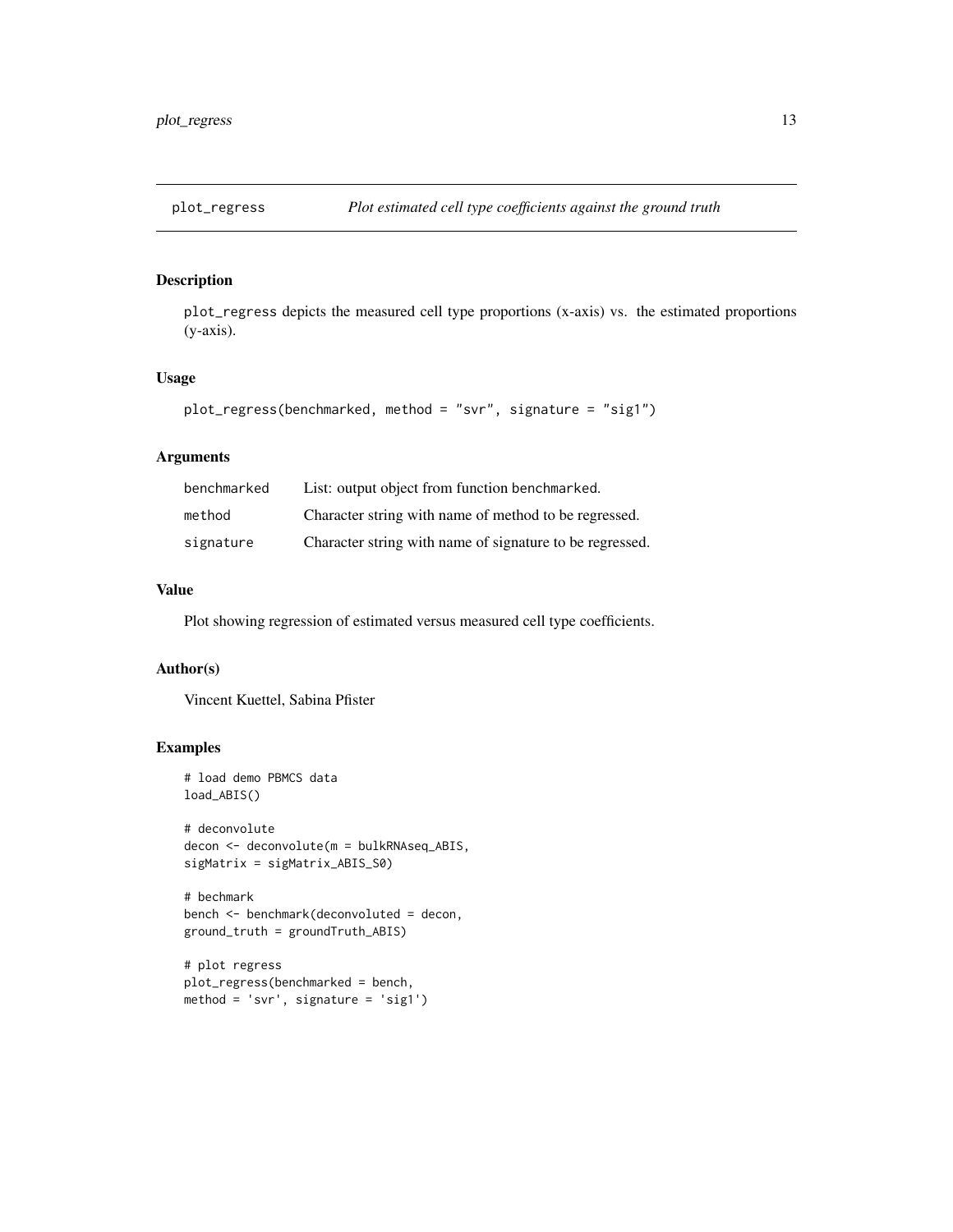<span id="page-13-0"></span>

plot\_similarity plots cell type similarity matrix by computing the Kendall rank correlations between cell type expression profiles. Kendall rank correlation is used to test the similarities in the ordering of data when it is ranked by quantities, and provides a less inflated measure of accuracy than Pearson correlation by accounting for ties in the data.

#### Usage

```
plot_similarity(sigMatrix)
```
# Arguments

| sigMatrix | Signature matrix: a data frame or a named list of data frames. Each signature |
|-----------|-------------------------------------------------------------------------------|
|           | matrix should be a genes (rows) by cell types (columns) data frame containing |
|           | TPM-normalized gene expression values of signature genes.                     |

#### Value

Plot showing the Kendall rank correlations similariy matrix.

#### Author(s)

Vincent Kuettel, Sabina Pfister

```
# load demo PBMCS data
load_ABIS()
# generate list of reference profiles to be tested
sigMatrix <- list(sig1 = sigMatrix_ABIS_S0,
sig2 = sigMatrix_ABIS_S2)
```

```
# plot similarity
plot_similarity(sigMatrix = sigMatrix)
```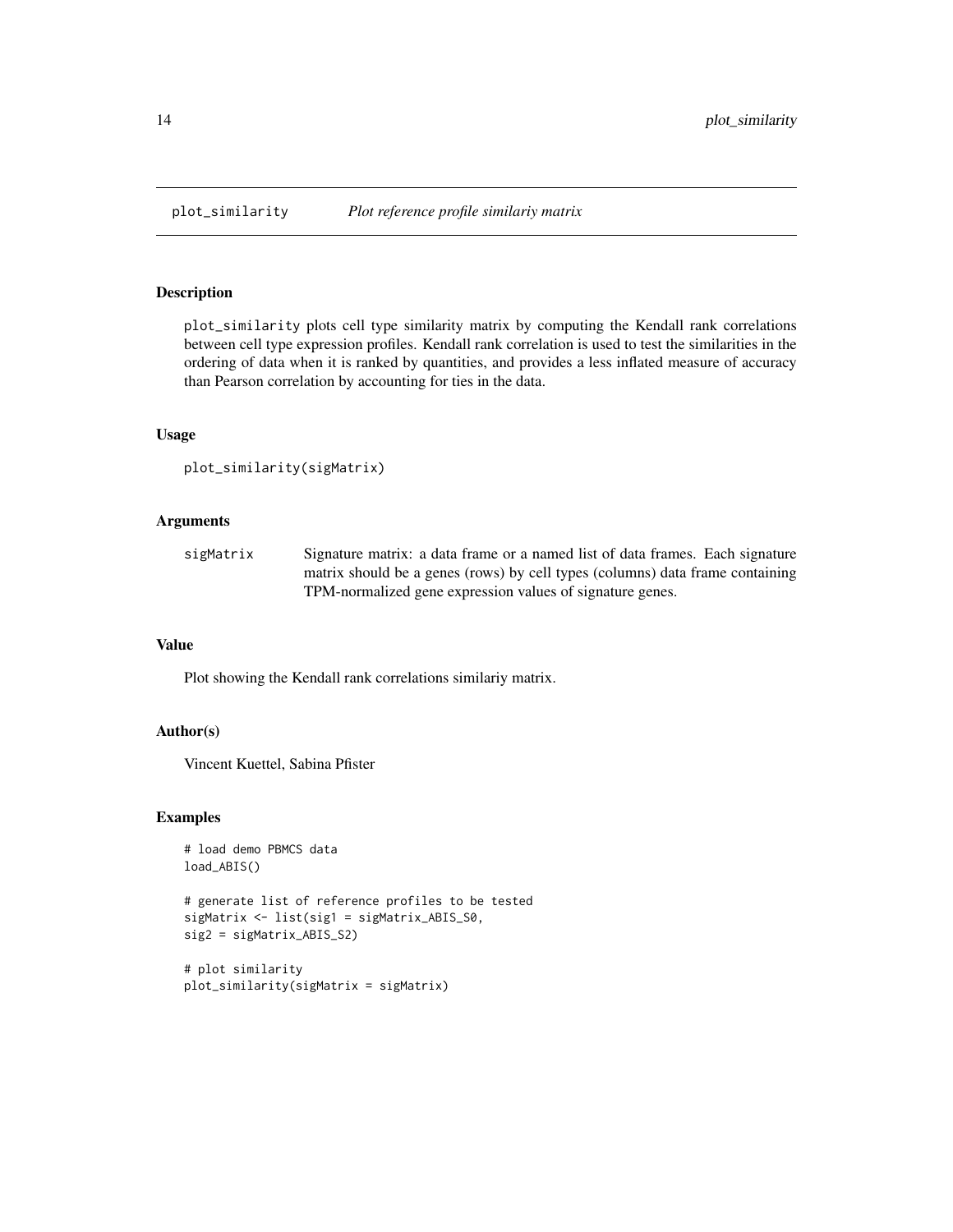<span id="page-14-0"></span>sigMatrix\_ABIS\_S0 *Signature matrix for deconvolution of PBMCs in 17 cell types*

#### Description

A dataset containing the TPM-normalized RNA-seq gene expression values for signature genes of 17 PBMCs.

# Usage

```
data(sigMatrix_ABIS_S0)
```
# Format

A matrix with 1296 rows (genes) and 17 variables (cell types)

#### Source

**[Github](https://github.com/giannimonaco/ABIS/tree/master/data)** 

# References

Monaco et al. (2019) Cell Reports 26, 1627–1640 [\(Cell Reports\)](https://www.cell.com/cell-reports/pdf/S2211-1247(19)30059-2.pdf)

sigMatrix\_ABIS\_S1 *Signature matrix for deconvolution of PBMCs in 13 cell types*

# Description

A dataset containing the TPM-normalized RNA-seq gene expression values for signature genes of 17 PBMCs.

# Usage

```
data(sigMatrix_ABIS_S1)
```
# Format

A matrix with 1296 rows (genes) and 13 variables (cell types)

# References

Monaco et al. (2019) Cell Reports 26, 1627–1640 [\(Cell Reports\)](https://www.cell.com/cell-reports/pdf/S2211-1247(19)30059-2.pdf)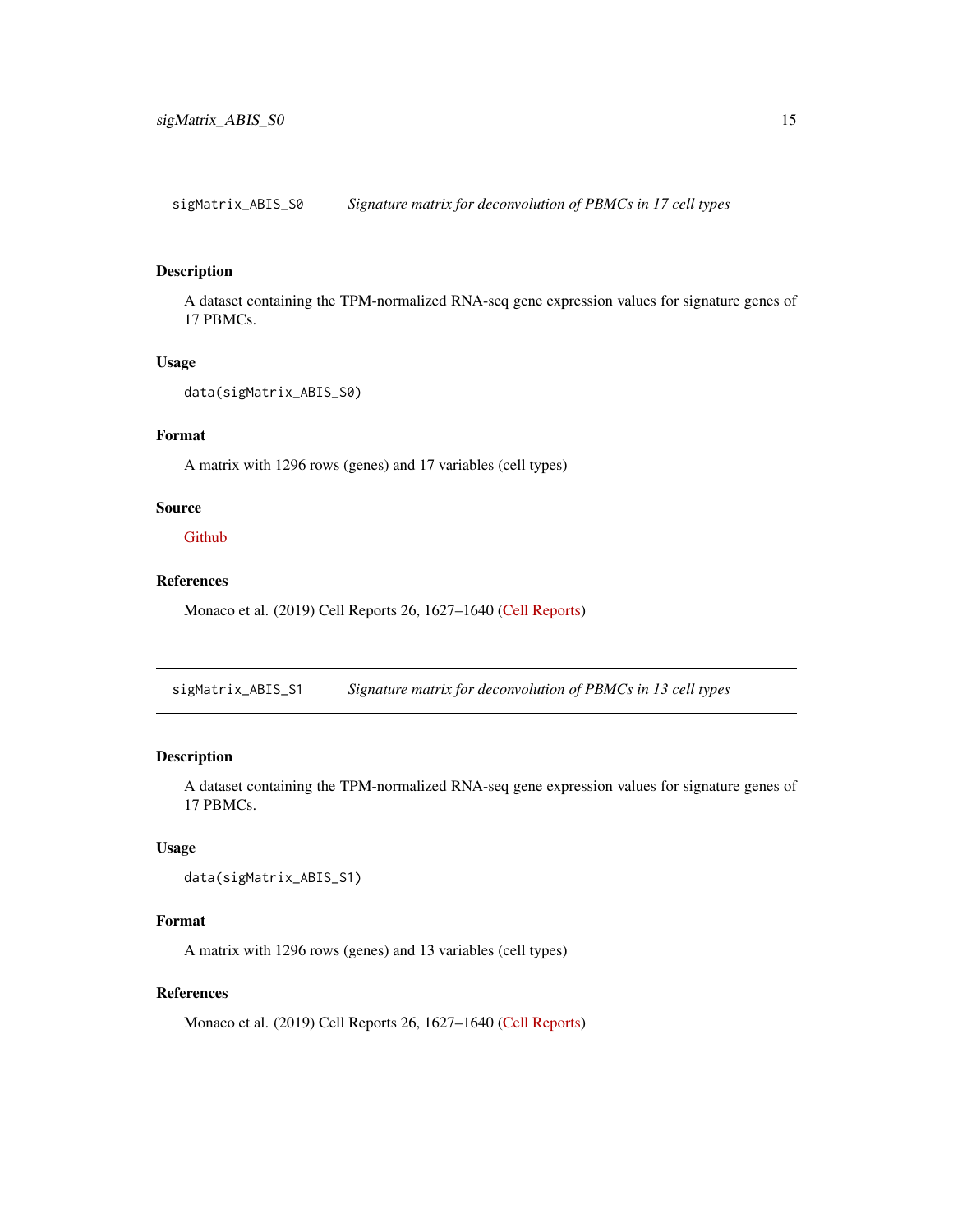<span id="page-15-0"></span>sigMatrix\_ABIS\_S2 *Signature matrix for deconvolution of PBMCs in 11 cell types*

# Description

A dataset containing the TPM-normalized RNA-seq gene expression values for signature genes of 17 PBMCs.

#### Usage

```
data(sigMatrix_ABIS_S2)
```
# Format

A matrix with 1296 rows (genes) and 11 variables (cell types)

# References

Monaco et al. (2019) Cell Reports 26, 1627–1640 [\(Cell Reports\)](https://www.cell.com/cell-reports/pdf/S2211-1247(19)30059-2.pdf)

sigMatrix\_ABIS\_S3 *Signature matrix for deconvolution of PBMCs in 9 cell types*

#### Description

A dataset containing the TPM-normalized RNA-seq gene expression values for signature genes of 17 PBMCs.

# Usage

```
data(sigMatrix_ABIS_S3)
```
#### Format

A matrix with 1296 rows (genes) and 9 variables (cell types)

# References

Monaco et al. (2019) Cell Reports 26, 1627–1640 [\(Cell Reports\)](https://www.cell.com/cell-reports/pdf/S2211-1247(19)30059-2.pdf)